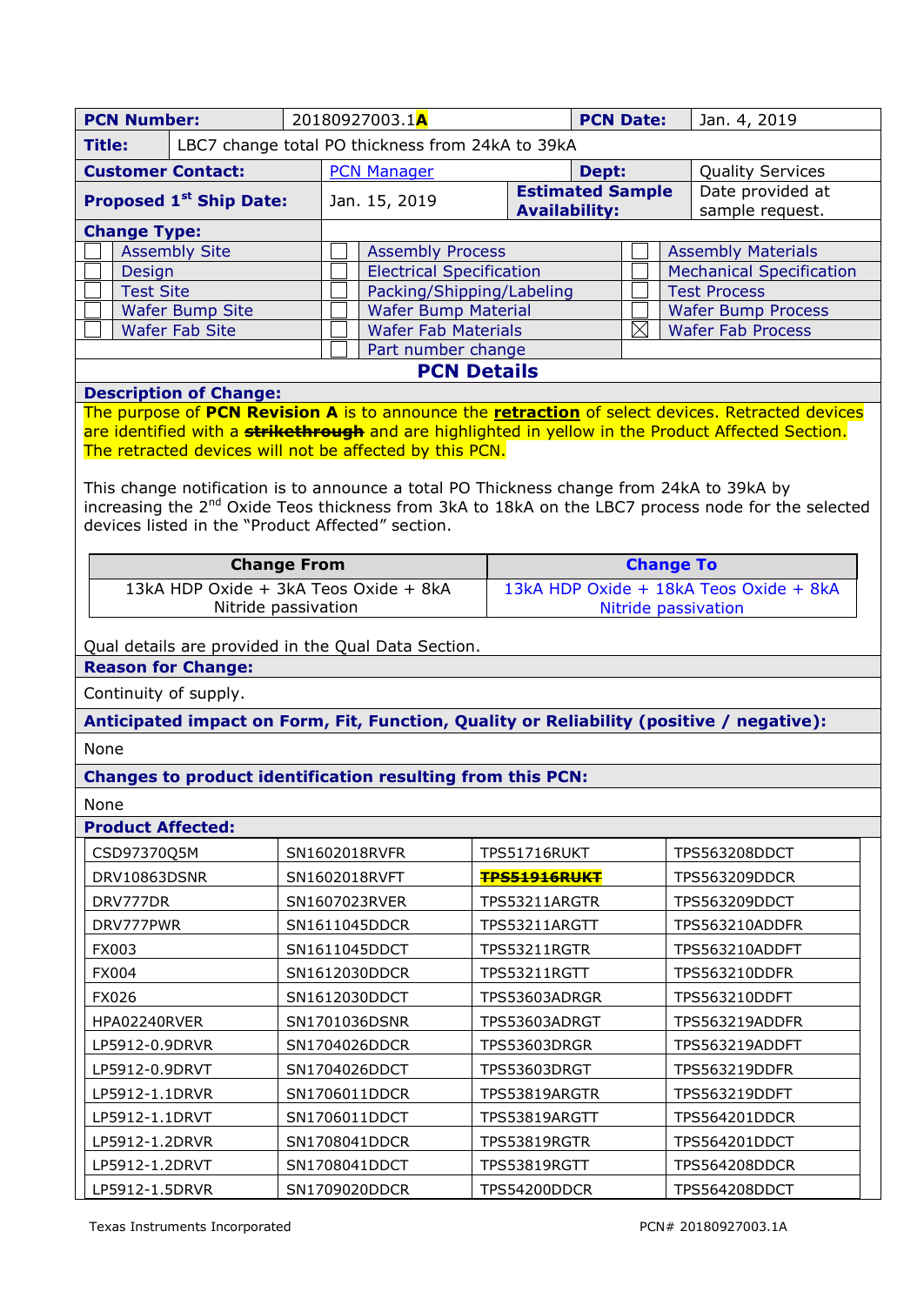| LP5912-1.5DRVT<br>SN1709020DDCT<br>TPS54200DDCT<br>TPS59367RVER<br>SN1711023DDCR<br>TPS54202DDCR<br><b>TPS59367RVET</b><br>LP5912-1.8DRVR<br>SN1711023DDCT<br>TPS54202DDCT<br>LP5912-1.8DRVT<br>TPS62160DGKR<br>SN25027Y<br>LP5912-2.5DRVR<br>TPS54202HDDCR<br>TPS62160DGKT<br>LP5912-2.5DRVT<br>SN62160DSGR<br>TPS54202HDDCT<br>TPS62160DSGR<br>LP5912-2.8DRVR<br>SN62160DSGT<br>TPS54302DDCR<br><b>TPS62160DSGT</b><br>LP5912-2.8DRVT<br><b>TLC59731D</b><br>TPS54302DDCT<br><b>TPS62161DSGR</b><br><b>TLC59731DR</b><br><b>TPS62161DSGT</b><br>LP5912-3.0DRVR<br>TPS543B20RVFR<br>LP5912-3.0DRVT<br><b>TLC5973D</b><br>TPS543B20RVFT<br><b>TPS62162DSGR</b><br>LP5912-3.3DRVR<br><b>TLC5973DR</b><br>TPS543C20RVFR<br><b>TPS62162DSGT</b><br>TPL0102-100PWR<br>LP5912-3.3DRVT<br>TPS543C20RVFT<br><b>TPS62163DSGR</b><br>PLM74610<br><b>TPL0102-100RUCR</b><br>TPS546C20ARVFR<br>TPS62163DSGT<br>PLM74611DGKR<br>TPL0102DSYRUCR<br>TPS546C20ARVFT<br><b>TPS62170DSGT</b><br>PLP5912-0.9DRVT<br>TPL0202-10MRTER<br>TPS546C20RVFR<br><b>TPS62171DSGR</b><br>PLP5912-1.2DRVT<br><b>TPL0202-10RUCR</b><br>TPS546C20RVFT<br><b>TPS62171DSGT</b><br>TPL7407LDR<br>PLP5912-1.7DRVT<br>TPS546C23RVFR<br><b>TPS62172DSGR</b><br>PLP5912-3.3DRVT<br>TPL7407LPWR<br>TPS62172DSGT<br>TPS546C23RVFT<br>PLP5912-4.5DRVT<br>TPS27081ADDCR<br>TPS546C23ZRVFR<br><b>TPS62173DSGR</b><br>PLP5912-5.0DRVT<br>TPS27082LDDCR<br>TPS546C23ZRVFT<br>TPS62173DSGT<br>TPS62175DQCR<br>PTPS54202DDCR<br>TPS40310RHFR<br>TPS548B22RVFR<br>PTPS54202DDCT<br>TPS40310RHFT<br>TPS548B22RVFT<br>TPS62175DQCT<br>PTPS562201DDCR<br>TPS40310RHLR<br>TPS548D21RVFR<br>TPS62177DQCR<br>PTPS562201DDCT<br>TPS40310RHLT<br>TPS548D21RVFT<br>TPS62177DQCT<br>PTPS563201DDCR<br>TPS40610RHFR<br>TPS548D22RVFR<br>TPS65291PWPR<br>PTPS563201DDCT<br>TPS40610RHFT<br>TPS548D22RVFT<br>TPS65291PWPT<br>PTPS564208DDCR<br>TPS40610RHLR<br>TPS549B22RVFR<br>TPS7A8701RTJR<br>PTPS564208DDCT<br>TPS40610RHLT<br>TPS549B22RVFT<br>TPS7A8701RTJT<br>PTPS65291PWPR<br><b>TPS51206DSQR</b><br>TPS549D22RVFR<br>TPS7A8801RTJR<br>TPS549D22RVFT<br>TPS7A8801RTJT<br>SM74611KTTR<br>TPS51206DSQR-P<br>SN1306023RUKR<br>TPS51206DSQT<br>TPS549D23RFVT<br>TPS7A8901RTJR<br>SN1308008RUKR<br>TPS51216RUKR<br>TPS549D23RVFR<br>TPS7A8901RTJT<br>SN1311035RVER<br>TPS51216RUKT<br>TPS549D23RVFT<br>TPS7A9101DRBT<br>SN1409027RVER<br>TPS51219RTER<br><b>TPS562200DDCR</b><br>TPSM846C24MOLR<br>SN1409030RUKR<br>TPS51219RTET<br><b>TPS562200DDCT</b><br>TS3A5223RSWR<br>SN1501019ADDCR<br>TPS51362RVER<br><b>TPS562209DDCR</b><br>TS3USBA225RUTR<br>TX125PWR<br>SN1501019ADDCT<br>TPS51362RVET<br>TPS562209DDCT<br>SN1501019DDCR<br>TPS562210ADDFR<br><b>TX125YS</b><br>TPS51363RVER<br>SN1501019DDCT<br>TPS51363RVET<br><b>TPS562210ADDFT</b><br>ULN2003LVDR<br>SN1501020DDCR<br>TPS51367RVER<br><b>TPS562210DDFR</b><br>ULN2003LVPW<br>SN1501020DDCT<br>TPS51367RVER-P<br>TPS562210DDFT<br>ULN2003LVPWR<br>SN1504025DDCR<br>TPS51367RVET<br>TPS562219ADDFR<br>ULN2003V12DR<br>SN1504025DDCT<br><b>TPS51418RVER</b><br>TPS562219ADDFT<br>ULN2003V12PWR<br>SN1504026DDCR<br>XCSD97370Q5M<br>TPS51418RVET<br><b>TPS562219DDFR</b><br>SN1504026DDCT<br>TPS51518RUKR<br><b>TPS562219DDFT</b><br>XDF543C20RVFT<br>SN1602003RVFR<br>TPS51518RUKT<br><b>TPS563200DDCR</b><br>XPS543B20RVFT<br><b>TPS563200DDCT</b><br>XPS543C20RVFR<br>SN1602003RVFT<br>TPS51716RUKR |  |  |
|----------------------------------------------------------------------------------------------------------------------------------------------------------------------------------------------------------------------------------------------------------------------------------------------------------------------------------------------------------------------------------------------------------------------------------------------------------------------------------------------------------------------------------------------------------------------------------------------------------------------------------------------------------------------------------------------------------------------------------------------------------------------------------------------------------------------------------------------------------------------------------------------------------------------------------------------------------------------------------------------------------------------------------------------------------------------------------------------------------------------------------------------------------------------------------------------------------------------------------------------------------------------------------------------------------------------------------------------------------------------------------------------------------------------------------------------------------------------------------------------------------------------------------------------------------------------------------------------------------------------------------------------------------------------------------------------------------------------------------------------------------------------------------------------------------------------------------------------------------------------------------------------------------------------------------------------------------------------------------------------------------------------------------------------------------------------------------------------------------------------------------------------------------------------------------------------------------------------------------------------------------------------------------------------------------------------------------------------------------------------------------------------------------------------------------------------------------------------------------------------------------------------------------------------------------------------------------------------------------------------------------------------------------------------------------------------------------------------------------------------------------------------------------------------------------------------------------------------------------------------------------------------------------------------------------------------------------------------------------------------------------------------------------------------------------------------------------------------------------------------------------------------------------------------------------------------------------------------------------------------------------------------------------------------------------------------------------------------------------------------------------------------------------|--|--|
|                                                                                                                                                                                                                                                                                                                                                                                                                                                                                                                                                                                                                                                                                                                                                                                                                                                                                                                                                                                                                                                                                                                                                                                                                                                                                                                                                                                                                                                                                                                                                                                                                                                                                                                                                                                                                                                                                                                                                                                                                                                                                                                                                                                                                                                                                                                                                                                                                                                                                                                                                                                                                                                                                                                                                                                                                                                                                                                                                                                                                                                                                                                                                                                                                                                                                                                                                                                                          |  |  |
|                                                                                                                                                                                                                                                                                                                                                                                                                                                                                                                                                                                                                                                                                                                                                                                                                                                                                                                                                                                                                                                                                                                                                                                                                                                                                                                                                                                                                                                                                                                                                                                                                                                                                                                                                                                                                                                                                                                                                                                                                                                                                                                                                                                                                                                                                                                                                                                                                                                                                                                                                                                                                                                                                                                                                                                                                                                                                                                                                                                                                                                                                                                                                                                                                                                                                                                                                                                                          |  |  |
|                                                                                                                                                                                                                                                                                                                                                                                                                                                                                                                                                                                                                                                                                                                                                                                                                                                                                                                                                                                                                                                                                                                                                                                                                                                                                                                                                                                                                                                                                                                                                                                                                                                                                                                                                                                                                                                                                                                                                                                                                                                                                                                                                                                                                                                                                                                                                                                                                                                                                                                                                                                                                                                                                                                                                                                                                                                                                                                                                                                                                                                                                                                                                                                                                                                                                                                                                                                                          |  |  |
|                                                                                                                                                                                                                                                                                                                                                                                                                                                                                                                                                                                                                                                                                                                                                                                                                                                                                                                                                                                                                                                                                                                                                                                                                                                                                                                                                                                                                                                                                                                                                                                                                                                                                                                                                                                                                                                                                                                                                                                                                                                                                                                                                                                                                                                                                                                                                                                                                                                                                                                                                                                                                                                                                                                                                                                                                                                                                                                                                                                                                                                                                                                                                                                                                                                                                                                                                                                                          |  |  |
|                                                                                                                                                                                                                                                                                                                                                                                                                                                                                                                                                                                                                                                                                                                                                                                                                                                                                                                                                                                                                                                                                                                                                                                                                                                                                                                                                                                                                                                                                                                                                                                                                                                                                                                                                                                                                                                                                                                                                                                                                                                                                                                                                                                                                                                                                                                                                                                                                                                                                                                                                                                                                                                                                                                                                                                                                                                                                                                                                                                                                                                                                                                                                                                                                                                                                                                                                                                                          |  |  |
|                                                                                                                                                                                                                                                                                                                                                                                                                                                                                                                                                                                                                                                                                                                                                                                                                                                                                                                                                                                                                                                                                                                                                                                                                                                                                                                                                                                                                                                                                                                                                                                                                                                                                                                                                                                                                                                                                                                                                                                                                                                                                                                                                                                                                                                                                                                                                                                                                                                                                                                                                                                                                                                                                                                                                                                                                                                                                                                                                                                                                                                                                                                                                                                                                                                                                                                                                                                                          |  |  |
|                                                                                                                                                                                                                                                                                                                                                                                                                                                                                                                                                                                                                                                                                                                                                                                                                                                                                                                                                                                                                                                                                                                                                                                                                                                                                                                                                                                                                                                                                                                                                                                                                                                                                                                                                                                                                                                                                                                                                                                                                                                                                                                                                                                                                                                                                                                                                                                                                                                                                                                                                                                                                                                                                                                                                                                                                                                                                                                                                                                                                                                                                                                                                                                                                                                                                                                                                                                                          |  |  |
|                                                                                                                                                                                                                                                                                                                                                                                                                                                                                                                                                                                                                                                                                                                                                                                                                                                                                                                                                                                                                                                                                                                                                                                                                                                                                                                                                                                                                                                                                                                                                                                                                                                                                                                                                                                                                                                                                                                                                                                                                                                                                                                                                                                                                                                                                                                                                                                                                                                                                                                                                                                                                                                                                                                                                                                                                                                                                                                                                                                                                                                                                                                                                                                                                                                                                                                                                                                                          |  |  |
|                                                                                                                                                                                                                                                                                                                                                                                                                                                                                                                                                                                                                                                                                                                                                                                                                                                                                                                                                                                                                                                                                                                                                                                                                                                                                                                                                                                                                                                                                                                                                                                                                                                                                                                                                                                                                                                                                                                                                                                                                                                                                                                                                                                                                                                                                                                                                                                                                                                                                                                                                                                                                                                                                                                                                                                                                                                                                                                                                                                                                                                                                                                                                                                                                                                                                                                                                                                                          |  |  |
|                                                                                                                                                                                                                                                                                                                                                                                                                                                                                                                                                                                                                                                                                                                                                                                                                                                                                                                                                                                                                                                                                                                                                                                                                                                                                                                                                                                                                                                                                                                                                                                                                                                                                                                                                                                                                                                                                                                                                                                                                                                                                                                                                                                                                                                                                                                                                                                                                                                                                                                                                                                                                                                                                                                                                                                                                                                                                                                                                                                                                                                                                                                                                                                                                                                                                                                                                                                                          |  |  |
|                                                                                                                                                                                                                                                                                                                                                                                                                                                                                                                                                                                                                                                                                                                                                                                                                                                                                                                                                                                                                                                                                                                                                                                                                                                                                                                                                                                                                                                                                                                                                                                                                                                                                                                                                                                                                                                                                                                                                                                                                                                                                                                                                                                                                                                                                                                                                                                                                                                                                                                                                                                                                                                                                                                                                                                                                                                                                                                                                                                                                                                                                                                                                                                                                                                                                                                                                                                                          |  |  |
|                                                                                                                                                                                                                                                                                                                                                                                                                                                                                                                                                                                                                                                                                                                                                                                                                                                                                                                                                                                                                                                                                                                                                                                                                                                                                                                                                                                                                                                                                                                                                                                                                                                                                                                                                                                                                                                                                                                                                                                                                                                                                                                                                                                                                                                                                                                                                                                                                                                                                                                                                                                                                                                                                                                                                                                                                                                                                                                                                                                                                                                                                                                                                                                                                                                                                                                                                                                                          |  |  |
|                                                                                                                                                                                                                                                                                                                                                                                                                                                                                                                                                                                                                                                                                                                                                                                                                                                                                                                                                                                                                                                                                                                                                                                                                                                                                                                                                                                                                                                                                                                                                                                                                                                                                                                                                                                                                                                                                                                                                                                                                                                                                                                                                                                                                                                                                                                                                                                                                                                                                                                                                                                                                                                                                                                                                                                                                                                                                                                                                                                                                                                                                                                                                                                                                                                                                                                                                                                                          |  |  |
|                                                                                                                                                                                                                                                                                                                                                                                                                                                                                                                                                                                                                                                                                                                                                                                                                                                                                                                                                                                                                                                                                                                                                                                                                                                                                                                                                                                                                                                                                                                                                                                                                                                                                                                                                                                                                                                                                                                                                                                                                                                                                                                                                                                                                                                                                                                                                                                                                                                                                                                                                                                                                                                                                                                                                                                                                                                                                                                                                                                                                                                                                                                                                                                                                                                                                                                                                                                                          |  |  |
|                                                                                                                                                                                                                                                                                                                                                                                                                                                                                                                                                                                                                                                                                                                                                                                                                                                                                                                                                                                                                                                                                                                                                                                                                                                                                                                                                                                                                                                                                                                                                                                                                                                                                                                                                                                                                                                                                                                                                                                                                                                                                                                                                                                                                                                                                                                                                                                                                                                                                                                                                                                                                                                                                                                                                                                                                                                                                                                                                                                                                                                                                                                                                                                                                                                                                                                                                                                                          |  |  |
|                                                                                                                                                                                                                                                                                                                                                                                                                                                                                                                                                                                                                                                                                                                                                                                                                                                                                                                                                                                                                                                                                                                                                                                                                                                                                                                                                                                                                                                                                                                                                                                                                                                                                                                                                                                                                                                                                                                                                                                                                                                                                                                                                                                                                                                                                                                                                                                                                                                                                                                                                                                                                                                                                                                                                                                                                                                                                                                                                                                                                                                                                                                                                                                                                                                                                                                                                                                                          |  |  |
|                                                                                                                                                                                                                                                                                                                                                                                                                                                                                                                                                                                                                                                                                                                                                                                                                                                                                                                                                                                                                                                                                                                                                                                                                                                                                                                                                                                                                                                                                                                                                                                                                                                                                                                                                                                                                                                                                                                                                                                                                                                                                                                                                                                                                                                                                                                                                                                                                                                                                                                                                                                                                                                                                                                                                                                                                                                                                                                                                                                                                                                                                                                                                                                                                                                                                                                                                                                                          |  |  |
|                                                                                                                                                                                                                                                                                                                                                                                                                                                                                                                                                                                                                                                                                                                                                                                                                                                                                                                                                                                                                                                                                                                                                                                                                                                                                                                                                                                                                                                                                                                                                                                                                                                                                                                                                                                                                                                                                                                                                                                                                                                                                                                                                                                                                                                                                                                                                                                                                                                                                                                                                                                                                                                                                                                                                                                                                                                                                                                                                                                                                                                                                                                                                                                                                                                                                                                                                                                                          |  |  |
|                                                                                                                                                                                                                                                                                                                                                                                                                                                                                                                                                                                                                                                                                                                                                                                                                                                                                                                                                                                                                                                                                                                                                                                                                                                                                                                                                                                                                                                                                                                                                                                                                                                                                                                                                                                                                                                                                                                                                                                                                                                                                                                                                                                                                                                                                                                                                                                                                                                                                                                                                                                                                                                                                                                                                                                                                                                                                                                                                                                                                                                                                                                                                                                                                                                                                                                                                                                                          |  |  |
|                                                                                                                                                                                                                                                                                                                                                                                                                                                                                                                                                                                                                                                                                                                                                                                                                                                                                                                                                                                                                                                                                                                                                                                                                                                                                                                                                                                                                                                                                                                                                                                                                                                                                                                                                                                                                                                                                                                                                                                                                                                                                                                                                                                                                                                                                                                                                                                                                                                                                                                                                                                                                                                                                                                                                                                                                                                                                                                                                                                                                                                                                                                                                                                                                                                                                                                                                                                                          |  |  |
|                                                                                                                                                                                                                                                                                                                                                                                                                                                                                                                                                                                                                                                                                                                                                                                                                                                                                                                                                                                                                                                                                                                                                                                                                                                                                                                                                                                                                                                                                                                                                                                                                                                                                                                                                                                                                                                                                                                                                                                                                                                                                                                                                                                                                                                                                                                                                                                                                                                                                                                                                                                                                                                                                                                                                                                                                                                                                                                                                                                                                                                                                                                                                                                                                                                                                                                                                                                                          |  |  |
|                                                                                                                                                                                                                                                                                                                                                                                                                                                                                                                                                                                                                                                                                                                                                                                                                                                                                                                                                                                                                                                                                                                                                                                                                                                                                                                                                                                                                                                                                                                                                                                                                                                                                                                                                                                                                                                                                                                                                                                                                                                                                                                                                                                                                                                                                                                                                                                                                                                                                                                                                                                                                                                                                                                                                                                                                                                                                                                                                                                                                                                                                                                                                                                                                                                                                                                                                                                                          |  |  |
|                                                                                                                                                                                                                                                                                                                                                                                                                                                                                                                                                                                                                                                                                                                                                                                                                                                                                                                                                                                                                                                                                                                                                                                                                                                                                                                                                                                                                                                                                                                                                                                                                                                                                                                                                                                                                                                                                                                                                                                                                                                                                                                                                                                                                                                                                                                                                                                                                                                                                                                                                                                                                                                                                                                                                                                                                                                                                                                                                                                                                                                                                                                                                                                                                                                                                                                                                                                                          |  |  |
|                                                                                                                                                                                                                                                                                                                                                                                                                                                                                                                                                                                                                                                                                                                                                                                                                                                                                                                                                                                                                                                                                                                                                                                                                                                                                                                                                                                                                                                                                                                                                                                                                                                                                                                                                                                                                                                                                                                                                                                                                                                                                                                                                                                                                                                                                                                                                                                                                                                                                                                                                                                                                                                                                                                                                                                                                                                                                                                                                                                                                                                                                                                                                                                                                                                                                                                                                                                                          |  |  |
|                                                                                                                                                                                                                                                                                                                                                                                                                                                                                                                                                                                                                                                                                                                                                                                                                                                                                                                                                                                                                                                                                                                                                                                                                                                                                                                                                                                                                                                                                                                                                                                                                                                                                                                                                                                                                                                                                                                                                                                                                                                                                                                                                                                                                                                                                                                                                                                                                                                                                                                                                                                                                                                                                                                                                                                                                                                                                                                                                                                                                                                                                                                                                                                                                                                                                                                                                                                                          |  |  |
|                                                                                                                                                                                                                                                                                                                                                                                                                                                                                                                                                                                                                                                                                                                                                                                                                                                                                                                                                                                                                                                                                                                                                                                                                                                                                                                                                                                                                                                                                                                                                                                                                                                                                                                                                                                                                                                                                                                                                                                                                                                                                                                                                                                                                                                                                                                                                                                                                                                                                                                                                                                                                                                                                                                                                                                                                                                                                                                                                                                                                                                                                                                                                                                                                                                                                                                                                                                                          |  |  |
|                                                                                                                                                                                                                                                                                                                                                                                                                                                                                                                                                                                                                                                                                                                                                                                                                                                                                                                                                                                                                                                                                                                                                                                                                                                                                                                                                                                                                                                                                                                                                                                                                                                                                                                                                                                                                                                                                                                                                                                                                                                                                                                                                                                                                                                                                                                                                                                                                                                                                                                                                                                                                                                                                                                                                                                                                                                                                                                                                                                                                                                                                                                                                                                                                                                                                                                                                                                                          |  |  |
|                                                                                                                                                                                                                                                                                                                                                                                                                                                                                                                                                                                                                                                                                                                                                                                                                                                                                                                                                                                                                                                                                                                                                                                                                                                                                                                                                                                                                                                                                                                                                                                                                                                                                                                                                                                                                                                                                                                                                                                                                                                                                                                                                                                                                                                                                                                                                                                                                                                                                                                                                                                                                                                                                                                                                                                                                                                                                                                                                                                                                                                                                                                                                                                                                                                                                                                                                                                                          |  |  |
|                                                                                                                                                                                                                                                                                                                                                                                                                                                                                                                                                                                                                                                                                                                                                                                                                                                                                                                                                                                                                                                                                                                                                                                                                                                                                                                                                                                                                                                                                                                                                                                                                                                                                                                                                                                                                                                                                                                                                                                                                                                                                                                                                                                                                                                                                                                                                                                                                                                                                                                                                                                                                                                                                                                                                                                                                                                                                                                                                                                                                                                                                                                                                                                                                                                                                                                                                                                                          |  |  |
|                                                                                                                                                                                                                                                                                                                                                                                                                                                                                                                                                                                                                                                                                                                                                                                                                                                                                                                                                                                                                                                                                                                                                                                                                                                                                                                                                                                                                                                                                                                                                                                                                                                                                                                                                                                                                                                                                                                                                                                                                                                                                                                                                                                                                                                                                                                                                                                                                                                                                                                                                                                                                                                                                                                                                                                                                                                                                                                                                                                                                                                                                                                                                                                                                                                                                                                                                                                                          |  |  |
|                                                                                                                                                                                                                                                                                                                                                                                                                                                                                                                                                                                                                                                                                                                                                                                                                                                                                                                                                                                                                                                                                                                                                                                                                                                                                                                                                                                                                                                                                                                                                                                                                                                                                                                                                                                                                                                                                                                                                                                                                                                                                                                                                                                                                                                                                                                                                                                                                                                                                                                                                                                                                                                                                                                                                                                                                                                                                                                                                                                                                                                                                                                                                                                                                                                                                                                                                                                                          |  |  |
|                                                                                                                                                                                                                                                                                                                                                                                                                                                                                                                                                                                                                                                                                                                                                                                                                                                                                                                                                                                                                                                                                                                                                                                                                                                                                                                                                                                                                                                                                                                                                                                                                                                                                                                                                                                                                                                                                                                                                                                                                                                                                                                                                                                                                                                                                                                                                                                                                                                                                                                                                                                                                                                                                                                                                                                                                                                                                                                                                                                                                                                                                                                                                                                                                                                                                                                                                                                                          |  |  |
|                                                                                                                                                                                                                                                                                                                                                                                                                                                                                                                                                                                                                                                                                                                                                                                                                                                                                                                                                                                                                                                                                                                                                                                                                                                                                                                                                                                                                                                                                                                                                                                                                                                                                                                                                                                                                                                                                                                                                                                                                                                                                                                                                                                                                                                                                                                                                                                                                                                                                                                                                                                                                                                                                                                                                                                                                                                                                                                                                                                                                                                                                                                                                                                                                                                                                                                                                                                                          |  |  |
|                                                                                                                                                                                                                                                                                                                                                                                                                                                                                                                                                                                                                                                                                                                                                                                                                                                                                                                                                                                                                                                                                                                                                                                                                                                                                                                                                                                                                                                                                                                                                                                                                                                                                                                                                                                                                                                                                                                                                                                                                                                                                                                                                                                                                                                                                                                                                                                                                                                                                                                                                                                                                                                                                                                                                                                                                                                                                                                                                                                                                                                                                                                                                                                                                                                                                                                                                                                                          |  |  |
|                                                                                                                                                                                                                                                                                                                                                                                                                                                                                                                                                                                                                                                                                                                                                                                                                                                                                                                                                                                                                                                                                                                                                                                                                                                                                                                                                                                                                                                                                                                                                                                                                                                                                                                                                                                                                                                                                                                                                                                                                                                                                                                                                                                                                                                                                                                                                                                                                                                                                                                                                                                                                                                                                                                                                                                                                                                                                                                                                                                                                                                                                                                                                                                                                                                                                                                                                                                                          |  |  |
|                                                                                                                                                                                                                                                                                                                                                                                                                                                                                                                                                                                                                                                                                                                                                                                                                                                                                                                                                                                                                                                                                                                                                                                                                                                                                                                                                                                                                                                                                                                                                                                                                                                                                                                                                                                                                                                                                                                                                                                                                                                                                                                                                                                                                                                                                                                                                                                                                                                                                                                                                                                                                                                                                                                                                                                                                                                                                                                                                                                                                                                                                                                                                                                                                                                                                                                                                                                                          |  |  |
|                                                                                                                                                                                                                                                                                                                                                                                                                                                                                                                                                                                                                                                                                                                                                                                                                                                                                                                                                                                                                                                                                                                                                                                                                                                                                                                                                                                                                                                                                                                                                                                                                                                                                                                                                                                                                                                                                                                                                                                                                                                                                                                                                                                                                                                                                                                                                                                                                                                                                                                                                                                                                                                                                                                                                                                                                                                                                                                                                                                                                                                                                                                                                                                                                                                                                                                                                                                                          |  |  |
|                                                                                                                                                                                                                                                                                                                                                                                                                                                                                                                                                                                                                                                                                                                                                                                                                                                                                                                                                                                                                                                                                                                                                                                                                                                                                                                                                                                                                                                                                                                                                                                                                                                                                                                                                                                                                                                                                                                                                                                                                                                                                                                                                                                                                                                                                                                                                                                                                                                                                                                                                                                                                                                                                                                                                                                                                                                                                                                                                                                                                                                                                                                                                                                                                                                                                                                                                                                                          |  |  |
|                                                                                                                                                                                                                                                                                                                                                                                                                                                                                                                                                                                                                                                                                                                                                                                                                                                                                                                                                                                                                                                                                                                                                                                                                                                                                                                                                                                                                                                                                                                                                                                                                                                                                                                                                                                                                                                                                                                                                                                                                                                                                                                                                                                                                                                                                                                                                                                                                                                                                                                                                                                                                                                                                                                                                                                                                                                                                                                                                                                                                                                                                                                                                                                                                                                                                                                                                                                                          |  |  |
|                                                                                                                                                                                                                                                                                                                                                                                                                                                                                                                                                                                                                                                                                                                                                                                                                                                                                                                                                                                                                                                                                                                                                                                                                                                                                                                                                                                                                                                                                                                                                                                                                                                                                                                                                                                                                                                                                                                                                                                                                                                                                                                                                                                                                                                                                                                                                                                                                                                                                                                                                                                                                                                                                                                                                                                                                                                                                                                                                                                                                                                                                                                                                                                                                                                                                                                                                                                                          |  |  |
|                                                                                                                                                                                                                                                                                                                                                                                                                                                                                                                                                                                                                                                                                                                                                                                                                                                                                                                                                                                                                                                                                                                                                                                                                                                                                                                                                                                                                                                                                                                                                                                                                                                                                                                                                                                                                                                                                                                                                                                                                                                                                                                                                                                                                                                                                                                                                                                                                                                                                                                                                                                                                                                                                                                                                                                                                                                                                                                                                                                                                                                                                                                                                                                                                                                                                                                                                                                                          |  |  |
|                                                                                                                                                                                                                                                                                                                                                                                                                                                                                                                                                                                                                                                                                                                                                                                                                                                                                                                                                                                                                                                                                                                                                                                                                                                                                                                                                                                                                                                                                                                                                                                                                                                                                                                                                                                                                                                                                                                                                                                                                                                                                                                                                                                                                                                                                                                                                                                                                                                                                                                                                                                                                                                                                                                                                                                                                                                                                                                                                                                                                                                                                                                                                                                                                                                                                                                                                                                                          |  |  |
|                                                                                                                                                                                                                                                                                                                                                                                                                                                                                                                                                                                                                                                                                                                                                                                                                                                                                                                                                                                                                                                                                                                                                                                                                                                                                                                                                                                                                                                                                                                                                                                                                                                                                                                                                                                                                                                                                                                                                                                                                                                                                                                                                                                                                                                                                                                                                                                                                                                                                                                                                                                                                                                                                                                                                                                                                                                                                                                                                                                                                                                                                                                                                                                                                                                                                                                                                                                                          |  |  |
|                                                                                                                                                                                                                                                                                                                                                                                                                                                                                                                                                                                                                                                                                                                                                                                                                                                                                                                                                                                                                                                                                                                                                                                                                                                                                                                                                                                                                                                                                                                                                                                                                                                                                                                                                                                                                                                                                                                                                                                                                                                                                                                                                                                                                                                                                                                                                                                                                                                                                                                                                                                                                                                                                                                                                                                                                                                                                                                                                                                                                                                                                                                                                                                                                                                                                                                                                                                                          |  |  |
|                                                                                                                                                                                                                                                                                                                                                                                                                                                                                                                                                                                                                                                                                                                                                                                                                                                                                                                                                                                                                                                                                                                                                                                                                                                                                                                                                                                                                                                                                                                                                                                                                                                                                                                                                                                                                                                                                                                                                                                                                                                                                                                                                                                                                                                                                                                                                                                                                                                                                                                                                                                                                                                                                                                                                                                                                                                                                                                                                                                                                                                                                                                                                                                                                                                                                                                                                                                                          |  |  |
|                                                                                                                                                                                                                                                                                                                                                                                                                                                                                                                                                                                                                                                                                                                                                                                                                                                                                                                                                                                                                                                                                                                                                                                                                                                                                                                                                                                                                                                                                                                                                                                                                                                                                                                                                                                                                                                                                                                                                                                                                                                                                                                                                                                                                                                                                                                                                                                                                                                                                                                                                                                                                                                                                                                                                                                                                                                                                                                                                                                                                                                                                                                                                                                                                                                                                                                                                                                                          |  |  |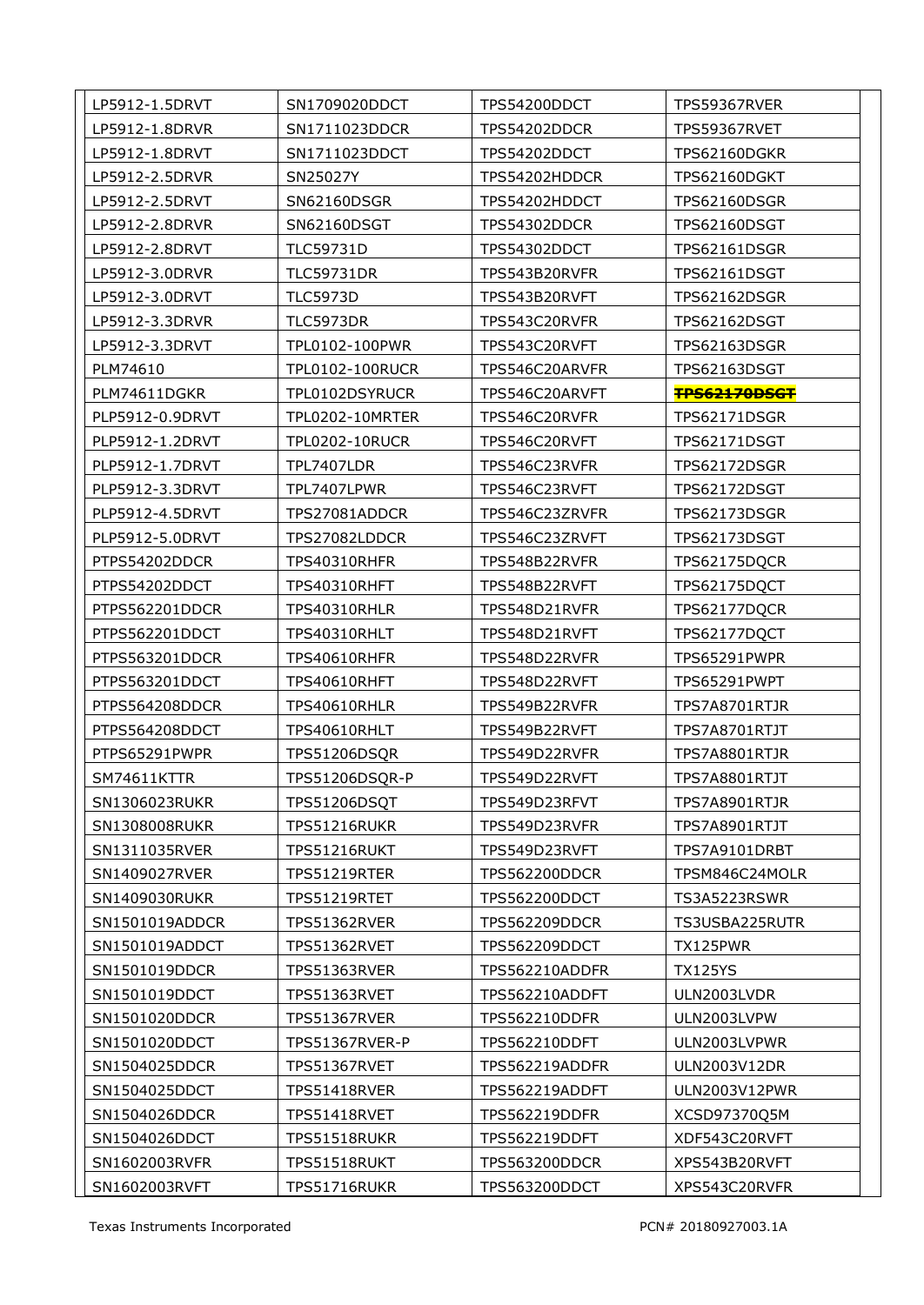# **Qualification Report**

# Miho: LBC7 - Thick TEOS at PO 2nd OX DEP

## Approve Date 6-September-2018

### **Product Attributes**

| <b>Attributes</b>          | Qual Device: TPS563201DDCR |  |  |
|----------------------------|----------------------------|--|--|
| <b>Assembly Site</b>       | <b>JCET</b>                |  |  |
| Package Family             | SOT-23-T                   |  |  |
| <b>Wafer Fab Supplier</b>  | Miho                       |  |  |
| <b>Wafer Process</b>       | LBC7                       |  |  |
| <b>Flammability Rating</b> | UL 94 V-0                  |  |  |

- Qual Devices qualified at LEVEL1-NACG: Devices TPS563201DDCR

#### **Qualification Results**

### Data Displayed as: Number of lots / Total sample size / Total failed

| <b>Type</b> | <b>Test Name / Condition</b>  | <b>Duration</b>               | Qual Device: TPS563201DDCR |
|-------------|-------------------------------|-------------------------------|----------------------------|
| <b>HAST</b> | Biased HAST, 130C/85%RH       | 192 Hours                     | 3/231/0                    |
| <b>HTSL</b> | High Temp, Storage Bake, 170C | 420 Hours                     | 3/231/0                    |
| MQ          | Manufacturability (Assembly)  | (per mfg. Site specification) | 3/Pass                     |
| тс          | Temperature Cycle, -65/150C   | 750 Cycles                    | 3/231/0                    |

- Preconditioning was performed for Autoclave, Unbiased HAST, THB/Biased HAST, Temperature Cycle, Thermal Shock, and HTSL, as applicable

- The following are equivalent HTOL options based on an activation energy of 0.7eV: 125C/1k Hours, 140C/480 Hours, 150C/300 Hours, and 155C/240 Hours

- The following are equivalent HTSL options based on an activation energy of 0.7eV: 150C/1k Hours, and 170C/420 Hours<br>- The following are equivalent HTSL options based on an activation energy of 0.7eV: 150C/1k Hours, and 1

Quality and Environmental data is available at TI's external Web site: http://www.ti.com/

**Green/Pb-free Status:** 

Qualified Pb-Free (SMT) and Green